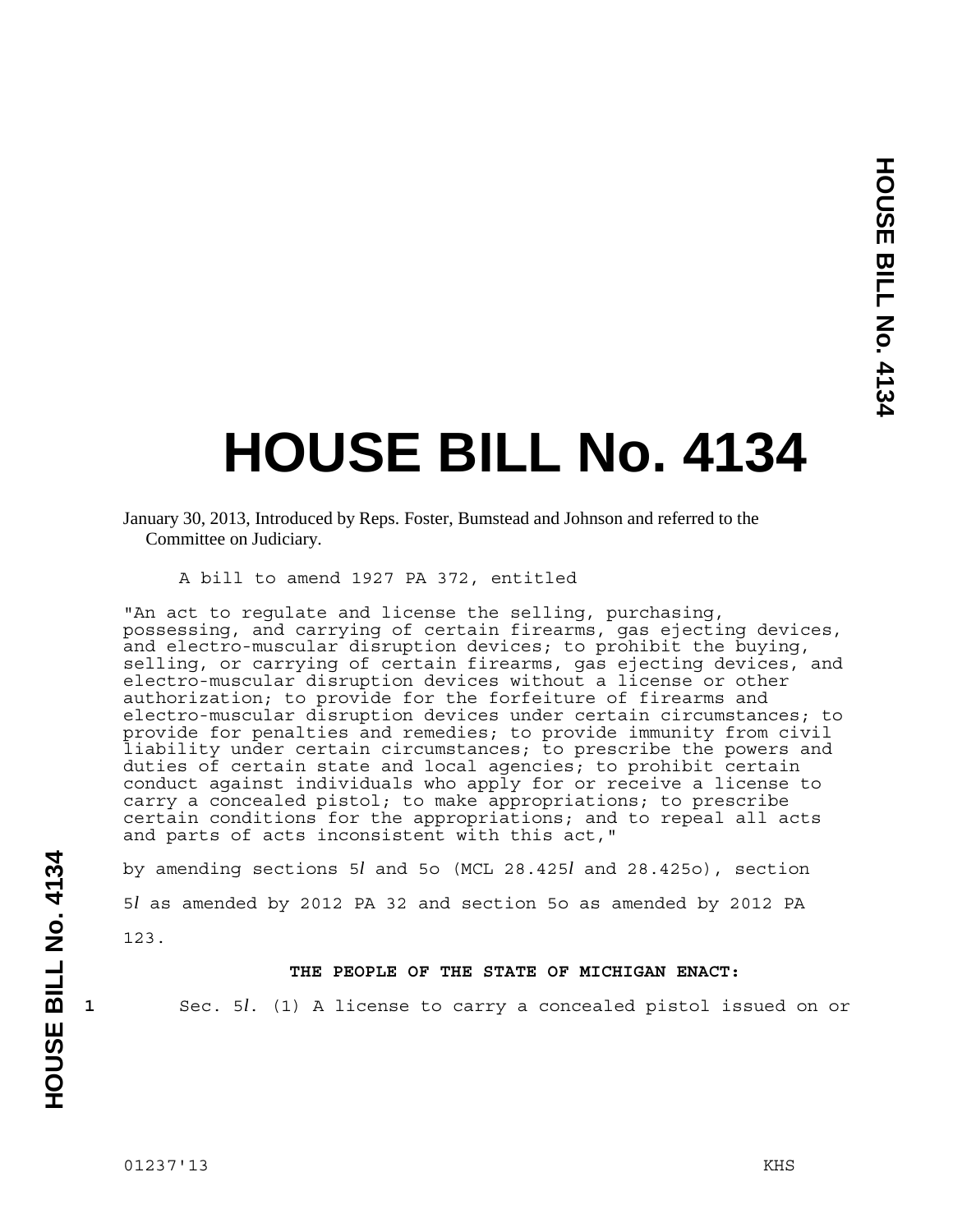after July 1, 2003 but before July 1, 2006 is valid for 5 years.

(2) An initial license to carry a concealed pistol issued or renewed on or after July 1, 2006, other than a license described in subsection (1), is valid until the applicant's date of birth that falls not less than 4 years or more than 5 years after the license is issued or renewed, as applicable. Except as provided in subsections (8) and (9), a renewal of a license under section 5b shall, except as provided in this section, be issued in the same manner as an original license issued under section 5b.

(3) Subject to subsections (8) and (9), an application to renew a license to carry a concealed pistol may be submitted not more than 6 months before the expiration of the current license. If the concealed weapon licensing board approves the renewal, the effective date of the renewal license is the date of expiration of the current license or the date of approval of the renewal, whichever is later, and the date of expiration is the applicant's date of birth which THAT is not less than 4 years or more than 5 years from the effective date of the license.

(4) The concealed weapon licensing board shall issue or deny issuance of a renewal license within 60 days after the application for renewal is properly submitted. The county clerk shall issue the applicant a receipt for his or her renewal application at the time the application is submitted. The receipt shall contain all of the following:

- (a) The name of the applicant.
	-
- (b) The date and time the receipt is issued.
- (c) The amount paid.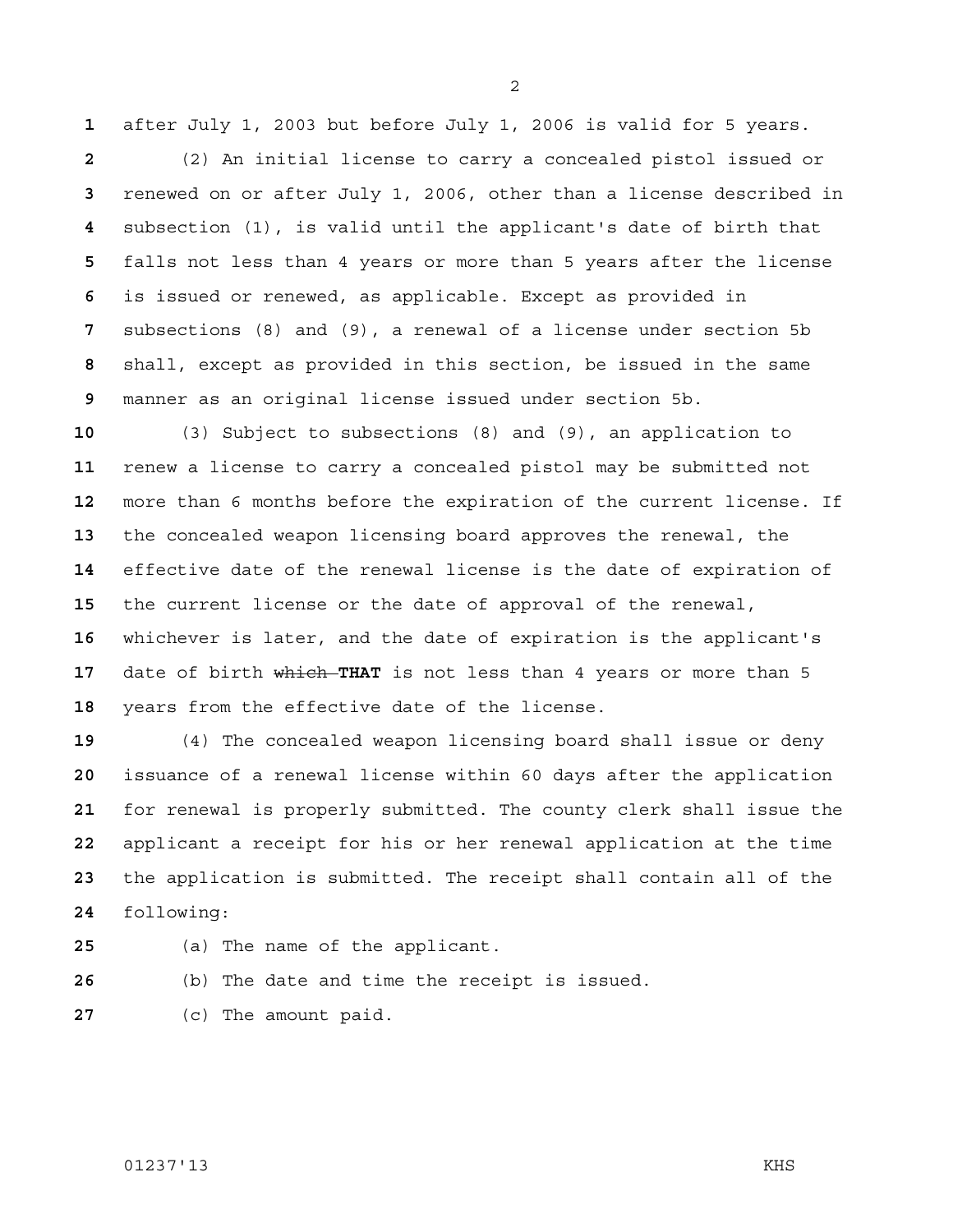(d) A statement that the receipt is for a license renewal.

(e) A statement of whether the applicant qualifies for an extension under subsection (5).

(f) The name of the county in which the receipt is issued. (g) An impression of the county seal.

(5) If the concealed weapon licensing board fails to deny or issue a renewal license to the person within 60 days as required under subsection (4), the expiration date of the current license is extended by 180 days or until the renewal license is issued, whichever occurs first. This subsection does not apply unless the person pays the renewal fee at the time the renewal application is submitted and the person has submitted a receipt from a police agency that confirms that a background check has been requested by the applicant.

(6) A person carrying a concealed pistol after the expiration date of his or her license pursuant to an extension under subsection (5) shall keep the receipt issued by the county clerk under subsection (4) and his or her expired license in his or her possession at all times that he or she is carrying the pistol. For the purposes of this act, the receipt is considered to be part of the license to carry a concealed pistol until a renewal license is issued or denied. Failing to have the receipt and expired license in possession while carrying a concealed pistol or failing to display the receipt to a peace officer upon request is a violation of this act.

(7) The educational requirements under section 5b(7)(c) are waived for an applicant who is a **PEACE OFFICER,** retired police

#### 01237'13 KHS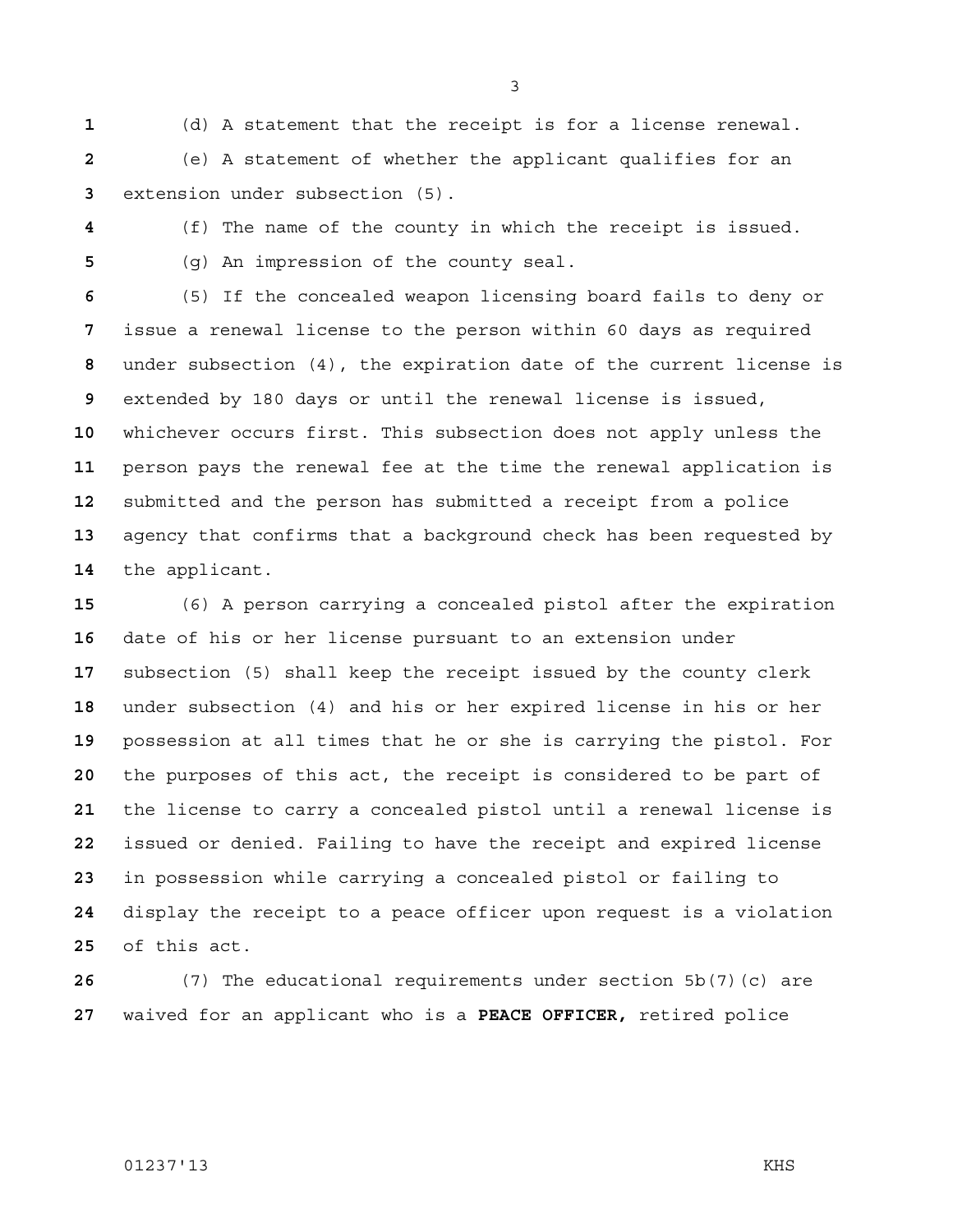officer**,** or retired law enforcement officer**, A PERSON ON ACTIVE 2 DUTY STATUS WITH THE UNITED STATES ARMED FORCES, OR A PERSON WHO 3 RECEIVED AN HONORABLE DISCHARGE FROM THE UNITED STATES ARMED FORCES 4 AT THE TIME OF HIS OR HER SEPARATION**.

(8) The educational requirements under section 5b(7)(c) for an applicant who is applying for a renewal of a license under this act are waived except that the applicant shall certify that he or she has completed at least 3 hours' review of the training described under section 5b(7)(c) and has had at least 1 hour of firing range time in the 6 months immediately preceding the subsequent application.

(9) Beginning January 1, 2007, an applicant who is applying for a renewal of a license issued under section 5b is not required to have fingerprints taken again under section 5b(9) if all of the following conditions have been met:

(a) There has been established a system for the department of state police to save and maintain in its automated fingerprint identification system (AFIS) database all fingerprints that are submitted to the department of state police under section 5b.

(b) The applicant's fingerprints have been submitted to and maintained by the department of state police as described in subdivision (a) for ongoing comparison with the automated fingerprint identification system (AFIS) database.

Sec. 5o. (1) Subject to subsection (5), an individual licensed under this act to carry a concealed pistol, or who is exempt from licensure under section 12a(1)(f) **12A(1)(H)**, shall not carry a concealed pistol on the premises of any of the following: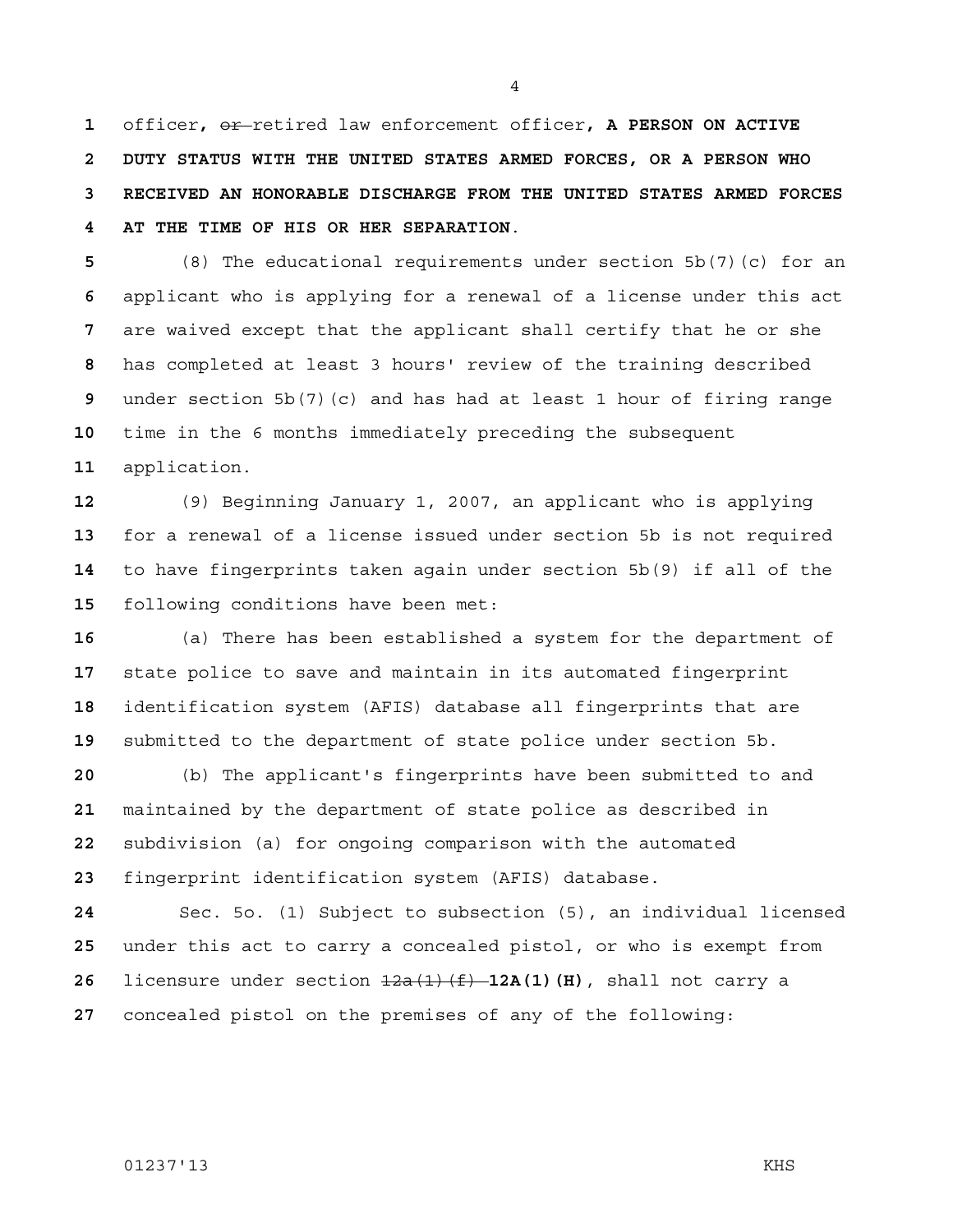(a) A school or school property except that a parent or legal guardian of a student of the school is not precluded from carrying a concealed pistol while in a vehicle on school property, if he or she is dropping the student off at the school or picking up the child from the school. As used in this section, "school" and "school property" mean those terms as defined in section 237a of the Michigan penal code, 1931 PA 328, MCL 750.237a.

(b) A public or private child care center or day care center, public or private child caring institution, or public or private child placing agency.

(c) A sports arena or stadium.

(d) A bar or tavern licensed under the Michigan liquor control code of 1998, 1998 PA 58, MCL 436.1101 to 436.2303, where the primary source of income of the business is the sale of alcoholic liquor by the glass and consumed on the premises. This subdivision does not apply to an owner or employee of the business. The Michigan liquor control commission shall develop and make available to holders of licenses under the Michigan liquor control code of 1998, 1998 PA 58, MCL 436.1101 to 436.2303, an appropriate sign stating that "This establishment prohibits patrons from carrying concealed weapons". The owner or operator of an establishment licensed under the Michigan liquor control code of 1998, 1998 PA 58, MCL 436.1101 to 436.2303, may, but is not required to, post the sign developed under this subdivision. A record made available by an establishment licensed under the Michigan liquor control code of 1998, 1998 PA 58, MCL 436.1101 to 436.2303, necessary to enforce this subdivision is exempt from disclosure under the freedom of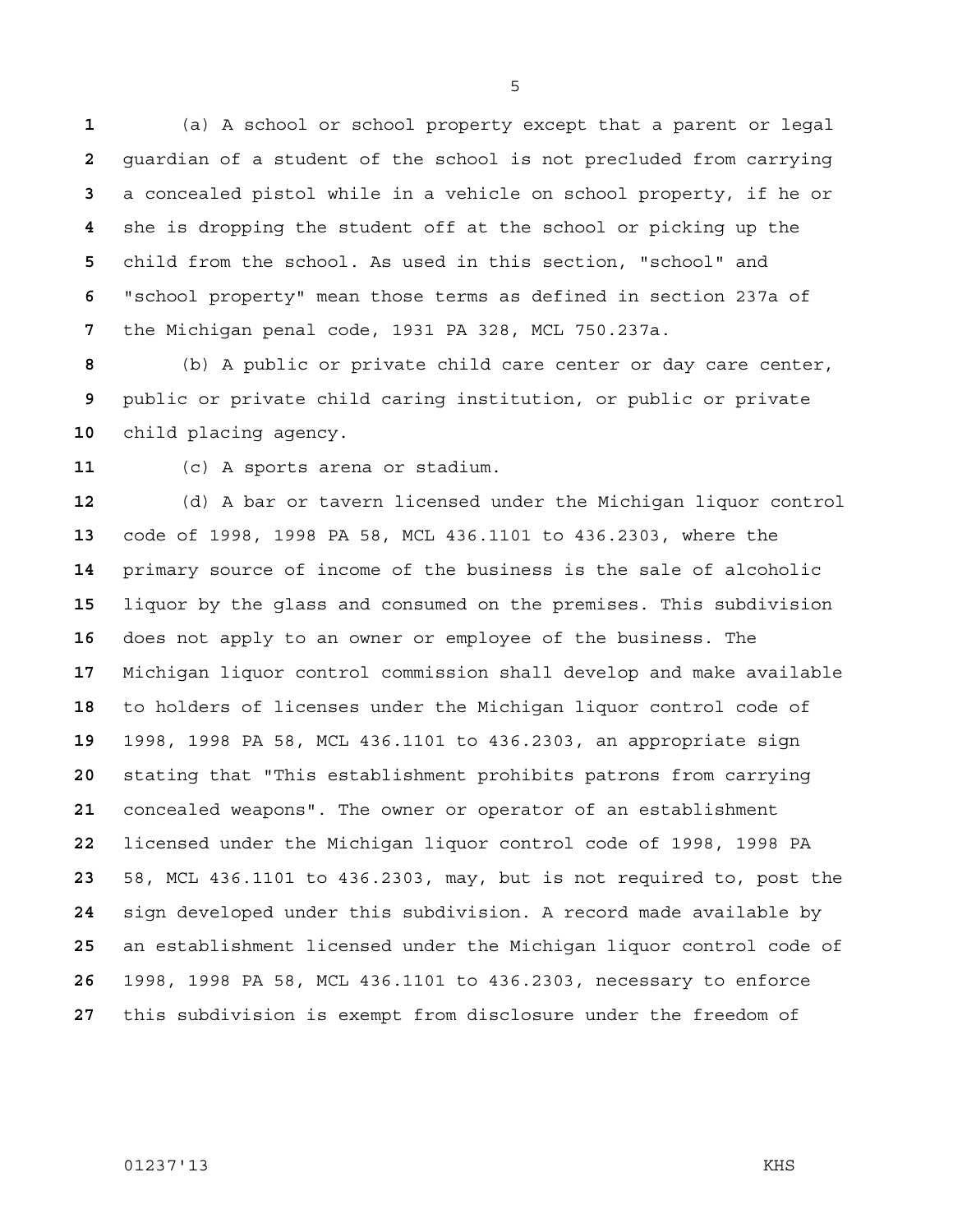information act, 1976 PA 442, MCL 15.231 to 15.246.

(e) Any property or facility owned or operated by a church, synagogue, mosque, temple, or other place of worship, unless the presiding official or officials of the church, synagogue, mosque, temple, or other place of worship permit the carrying of concealed pistol on that property or facility.

(f) An entertainment facility with a seating capacity of 2,500 or more individuals that the individual knows or should know has a seating capacity of 2,500 or more individuals or that has a sign above each public entrance stating in letters not less than 1-inch high a seating capacity of 2,500 or more individuals.

(g) A hospital.

(h) A dormitory or classroom of a community college, college, or university.

(2) Subject to subsection (5), an individual shall not carry a portable device that uses electro-muscular disruption technology on any of the premises described in subsection (1).

(3) An individual licensed under this act to carry a concealed pistol, or who is exempt from licensure under section  $\frac{12a(1)(f)}{f}$ **20 12A(1)(H)**, shall not carry a concealed pistol in violation of R 432.1212 or a successor rule of the Michigan administrative code promulgated under the Michigan gaming control and revenue act, 1996 IL 1, MCL 432.201 to 432.226.

(4) As used in subsection (1), "premises" does not include parking areas of the places identified under subsection (1).

(5) Subsections (1) and (2) do not apply to any of the following: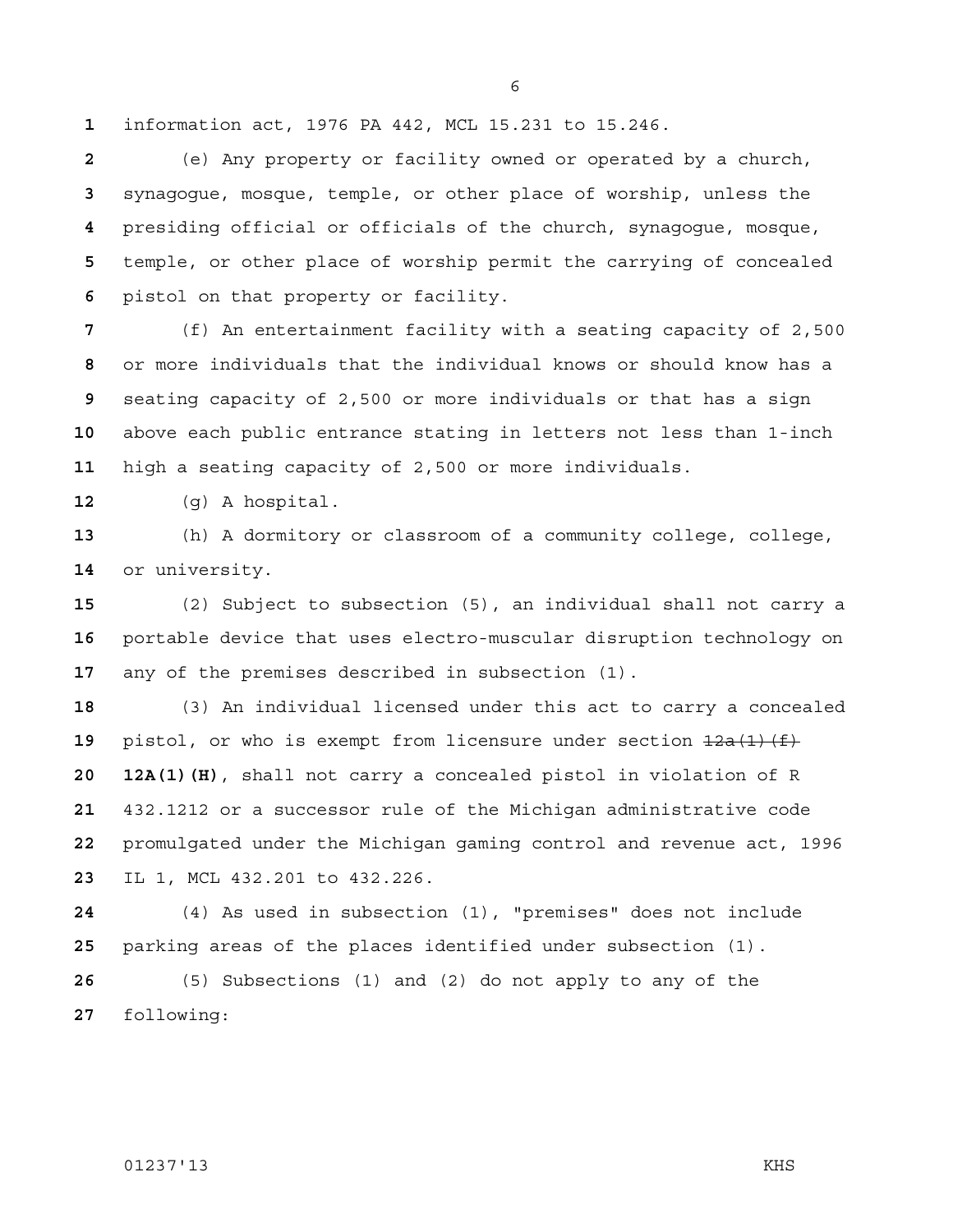(a) An individual licensed under this act who is a retired police officer or retired law enforcement officer. The concealed weapon licensing board may require a letter from the law enforcement agency stating that the retired police officer or law enforcement officer retired in good standing.

(b) An individual who is licensed under this act and who is employed or contracted by an entity described under subsection (1) to provide security services and is required by his or her employer or the terms of a contract to carry a concealed firearm on the premises of the employing or contracting entity.

(c) An individual who is licensed as a private investigator or private detective under the professional investigator licensure act, 1965 PA 285, MCL 338.821 to 338.851.

(d) An individual who is licensed under this act and who is a corrections officer of a county sheriff's department.

(e) An individual who is licensed under this act and who is a motor carrier officer or capitol security officer of the department of state police.

(f) An individual who is licensed under this act and who is a member of a sheriff's posse.

(g) An individual who is licensed under this act and who is an auxiliary officer or reserve officer of a police or sheriff's department.

(h) An individual who is licensed under this act and who is a parole or probation officer of the department of corrections.

(i) A state court judge or state court retired judge who is licensed under this act. The concealed weapon licensing board may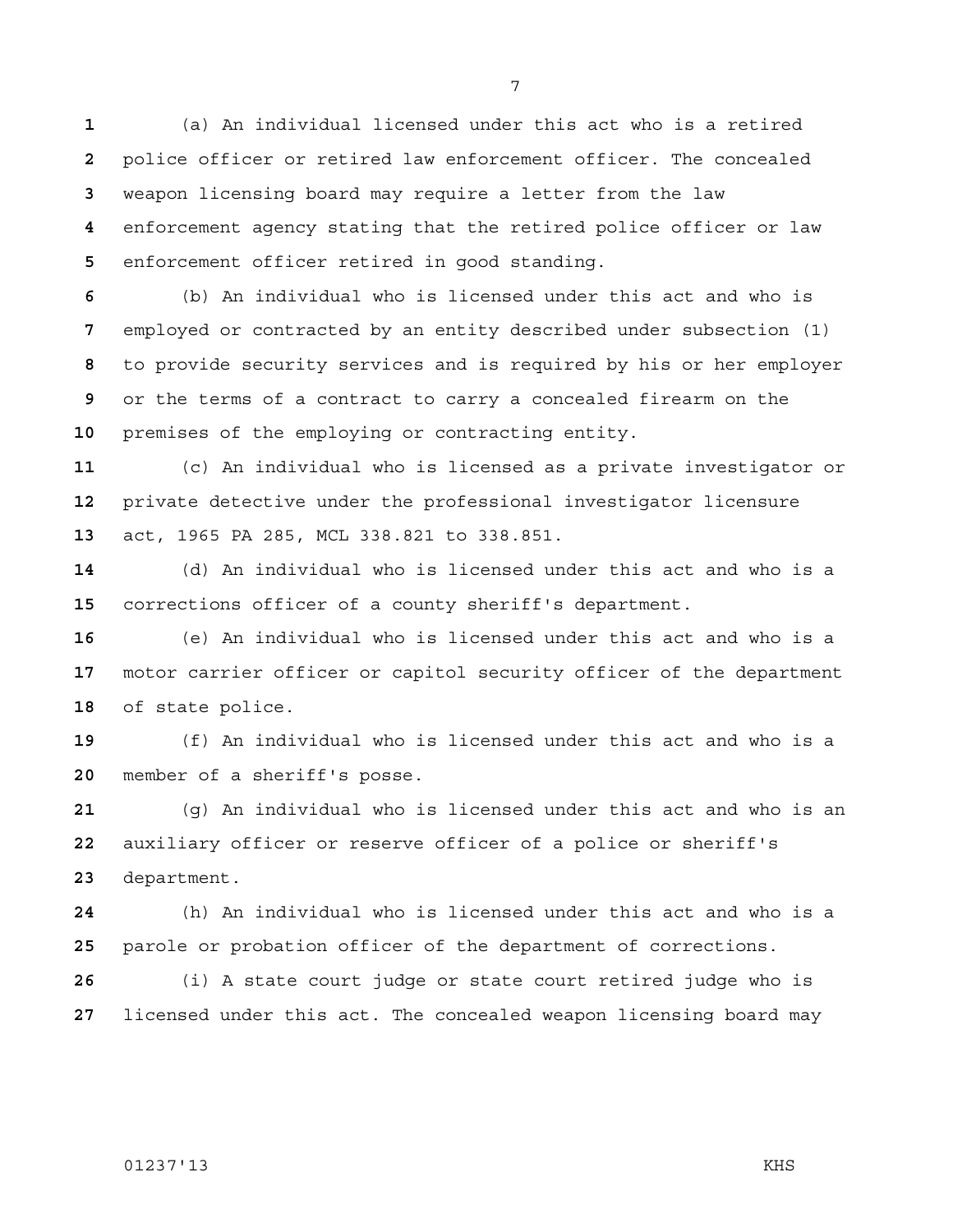require a state court retired judge to obtain and carry a letter from the judicial tenure commission stating that the state court retired judge is in good standing as authorized under section 30 of article VI of the state constitution of 1963, and rules promulgated under that section, in order to qualify under this subdivision.

**6** (j) An individual who is licensed under this act and who is a **7** court officer.

**8 (K) AN INDIVIDUAL LICENSED UNDER THIS ACT WHO IS A RETIRED 9 FEDERAL LAW ENFORCEMENT OFFICER WHO CARRIED A FIREARM DURING THE 10 COURSE OF HIS OR HER EMPLOYMENT AS A FEDERAL LAW ENFORCEMENT 11 OFFICER. THE CONCEALED WEAPON LICENSING BOARD MAY REQUIRE A LETTER 12 FROM THE LAW ENFORCEMENT AGENCY THAT EMPLOYED THE OFFICER 13 IMMEDIATELY PRIOR TO HIS OR HER RETIREMENT STATING THAT THE RETIRED 14 OFFICER RETIRED IN GOOD STANDING. AS USED IN THIS SUBDIVISION, 15 "FEDERAL LAW ENFORCEMENT OFFICER" MEANS AN OFFICER OR AGENT 16 EMPLOYED BY A LAW ENFORCEMENT AGENCY OF THE UNITED STATES 17 GOVERNMENT WHOSE PRIMARY RESPONSIBILITY IS ENFORCING THE LAWS OF 18 THE UNITED STATES.** 

**19** (6) An individual who violates this section is responsible for **20** a state civil infraction or guilty of a crime as follows:

(a) Except as provided in subdivisions (b) and (c), the individual is responsible for a state civil infraction and may be fined not more than \$500.00. The court shall order the individual's license to carry a concealed pistol suspended for 6 months.

**25** (b) For a second violation, the individual is guilty of a **26** misdemeanor punishable by a fine of not more than \$1,000.00. The **27** court shall order the individual's license to carry a concealed

## 01237'13 KHS